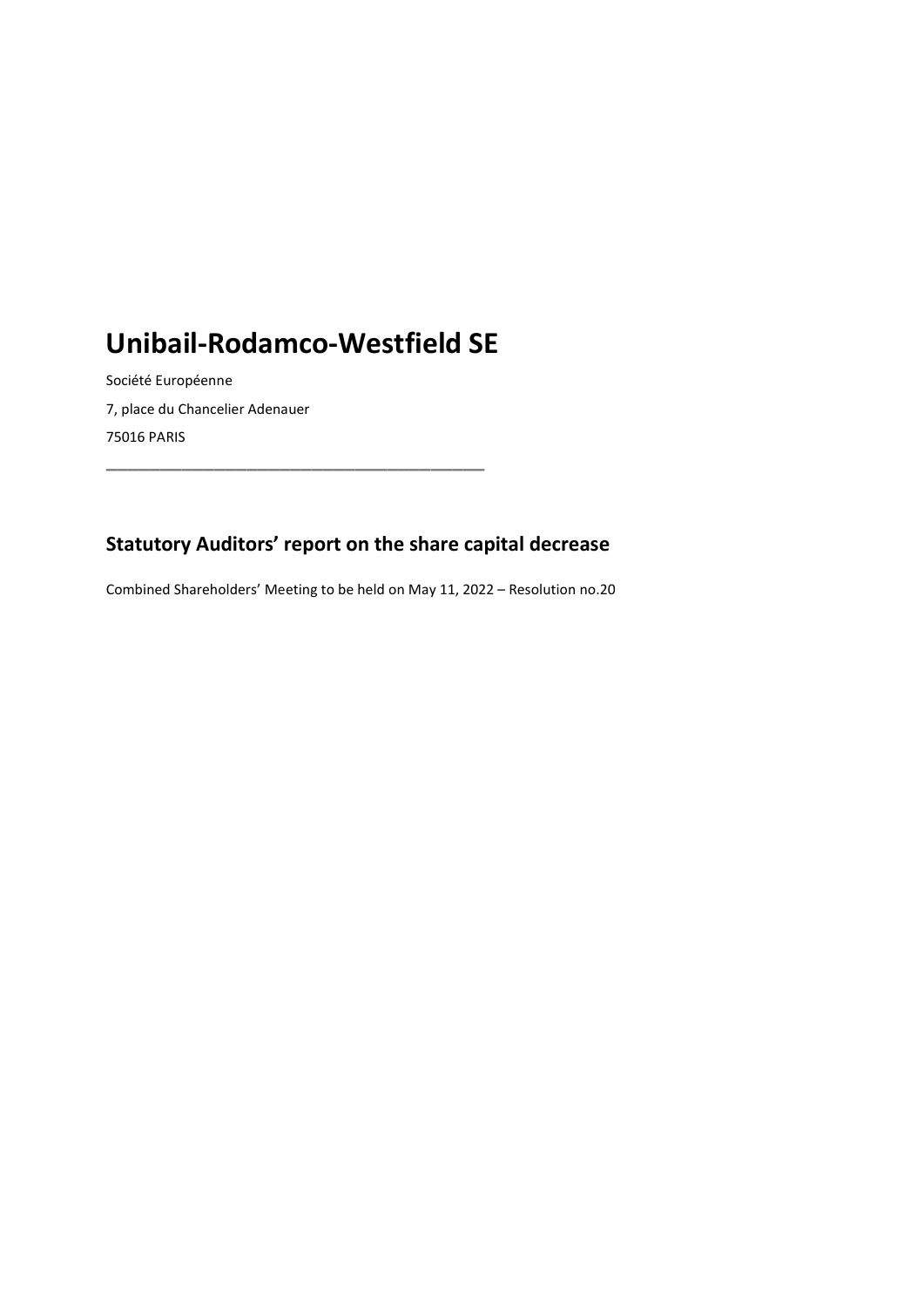6, place de la Pyramide Tour First-TSA 14444 92908 Paris-La Défense Cedex 92037 Paris-La Défense cedex S.A.S. au capital de 2 188 160 € S.A.S. à capital variable 572 028 041 R.C.S. Nanterre 344 366 315 R.C.S. Nanterre

Commissaire aux comptes Commissaire aux comptes Membre de la Compagnie Régionale de Versailles et du Centre

Deloitte & Associés **ERNST & YOUNG Audit** 

Membre de la Compagnie Régionale de Versailles et du Centre

## Unibail-Rodamco-Westfield SE

\_\_\_\_\_\_\_\_\_\_\_\_\_\_\_\_\_\_\_\_\_\_\_\_\_\_\_\_\_\_\_\_\_\_\_

Société Européenne 7, place du Chancelier Adenauer 75016 PARIS \_\_\_\_\_\_\_\_\_\_\_\_\_\_\_\_\_\_\_\_\_\_\_\_\_\_\_\_\_\_\_\_\_\_\_

#### Statutory Auditors' report on the share capital decrease

Combined Shareholders' Meeting to be held on May 11, 2022 – Resolution no.20

This is a translation into English of the statutory auditors' report on the share capital decrease issued in French and it is provided solely for the convenience of English speaking users.

This report should be read in conjunction with, and construed in accordance with, French law and professional auditing standards applicable in France.

To the Shareholders,

In our capacity as Statutory Auditors of your company and pursuant to the provisions of Article L. 22-10-62 of the French Commercial Code (Code de commerce) concerning share capital decreases by cancellation of shares purchased, we hereby report to you on our assessment of the reasons for and the terms and conditions of the proposed share capital decrease.

Your Management Board proposes that you delegate it the authority during a duration of 18 months commencing from this Shareholders' Meeting, to cancel, up to a maximum of 10% of the share capital in any twenty-four month period, the shares purchased by the Company pursuant to the authorization to purchase its own shares under the provisions of the above-mentioned Article of the French Commercial Code.